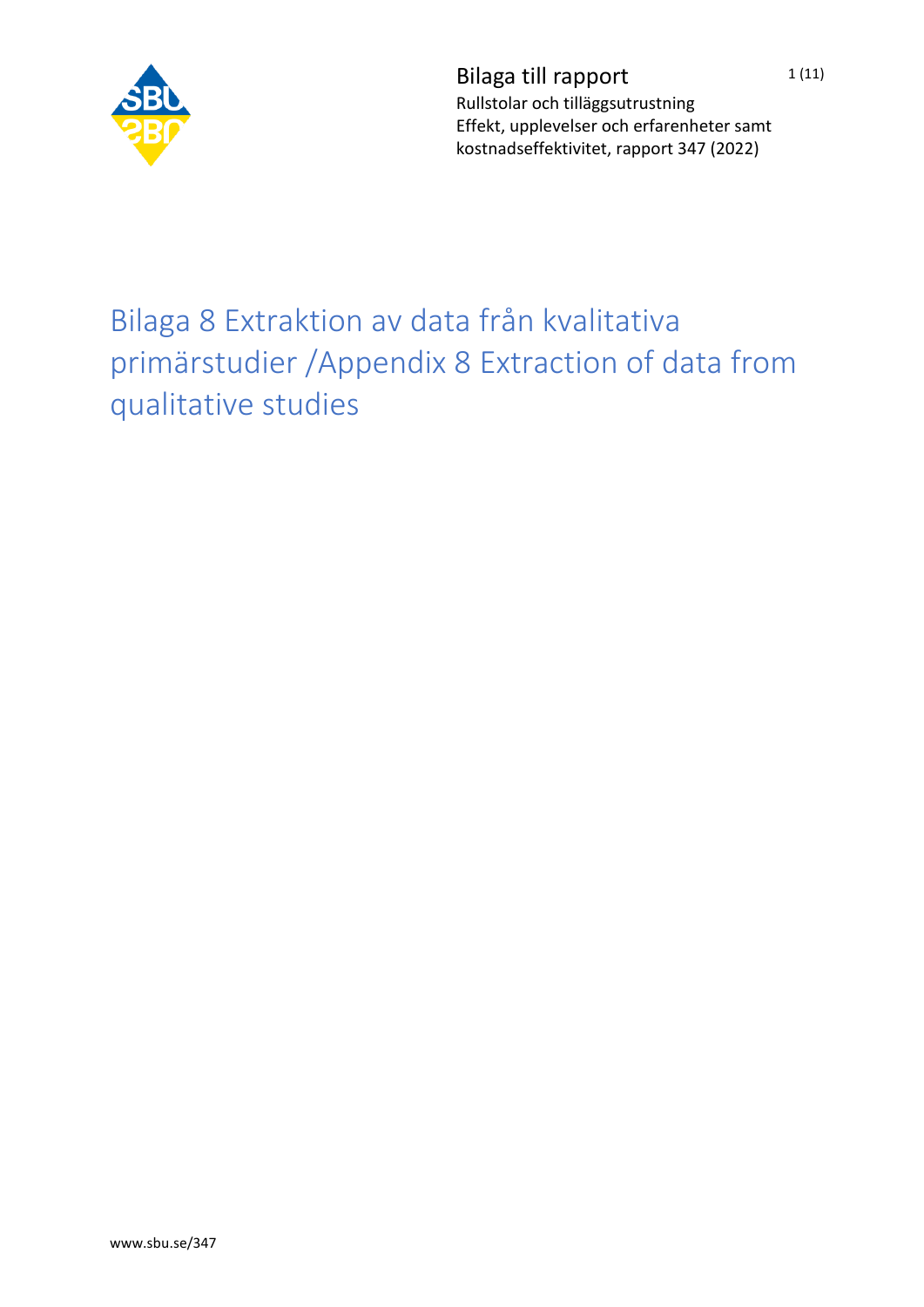**Tabell 1** Upplevelser och erfarenheter av användning av rullstolar och tillbehör./**Table 1** Experiences of using wheelchairs and additional equipment.

| Author             | Aim                            | Theory or            | Setting, recruitment  | <b>Participants</b> | <b>Data collection</b> | Data analysis        |
|--------------------|--------------------------------|----------------------|-----------------------|---------------------|------------------------|----------------------|
| Year               |                                | approach             |                       |                     |                        |                      |
| Country            |                                | <b>Competence of</b> |                       |                     |                        |                      |
| Reference          |                                | researchers          |                       |                     |                        |                      |
| Arthanat et al.    | To examines the impact of the  | No specific theory   | Everyday users of     | $N=7$               | Interviews and         | Content analysis.    |
| 2012               | iBOTwheelchair on current      | or approach          | <b>iBOT</b>           |                     | ratings                |                      |
| <b>USA</b>         | consumers by highlighting its  | A group of three     | Participants were     | 6 males             |                        |                      |
| $[1]$              | usability in multiple contexts | researchers.         | recruited through     | 1 female.           |                        |                      |
|                    | and verifying the value        |                      | their iBOT® training  |                     |                        |                      |
|                    | associated with its ownership. |                      | and delivery site.    |                     |                        |                      |
| Barbareschi et al. | To investigate personal        | No specific theory   | Participants were     | $N=15$              | Focus groups and       | Thematic analysis.   |
| 2020               | experiences, needs and         | or approach.         | recruited from a      |                     | interviews.            |                      |
| UK                 | concerns of wheelchair users   |                      | database and          | 6 males             |                        |                      |
| $[2]$              | in relation to wheelchair      |                      | through Disabled      | 9 females           |                        |                      |
|                    | transfers performed in their   |                      | People                |                     |                        |                      |
|                    | everyday lives.                |                      | Organizations.        |                     |                        |                      |
| Blach Rossen et    | The aim of this paper is to    | ValMO model          | Participants were     | $N=9$               | Semi-structured        | Thematic qualitative |
| al.                | explore how users of electric  | (Value, Meaning      | recruited from The    |                     | interviews.            | analysis.            |
| 2012               | wheelchairs experience their   | and Occupation       | Centre of Multiple    | 5 males             |                        |                      |
| Denmark            | everyday lite and how their    | model).              | Sclerosis in Denmark. | 4 females.          |                        |                      |
| $[3]$              | electric wheelchairs influence | A group of four      | Purposeful sample.    |                     |                        |                      |
|                    | their daily occupation.        | researchers.         |                       |                     |                        |                      |
|                    |                                |                      |                       |                     |                        |                      |
| Borisoff et al.    | To describe how people who     | No specific theory   | Recruitment           | $N = 11$            | Interviews             | Content analysis.    |
| 2018               | use wheelchairs participate    | or approach          | occurred via          |                     | (connected to          |                      |
| Canada             | and move at home and in the    |                      | advertisements sent   | 6 males             | collected data).       |                      |
| $[4]$              | community over an entire       | Three researchers    | to organizations      | 5 females.          |                        |                      |
|                    | yearlong period,               |                      | associated with       |                     |                        |                      |
|                    | including during times of      |                      | people who use        |                     |                        |                      |
|                    | inclement weather conditions   |                      | wheelchairs in        |                     |                        |                      |
|                    |                                |                      | Winnipeg, Manitoba.   |                     |                        |                      |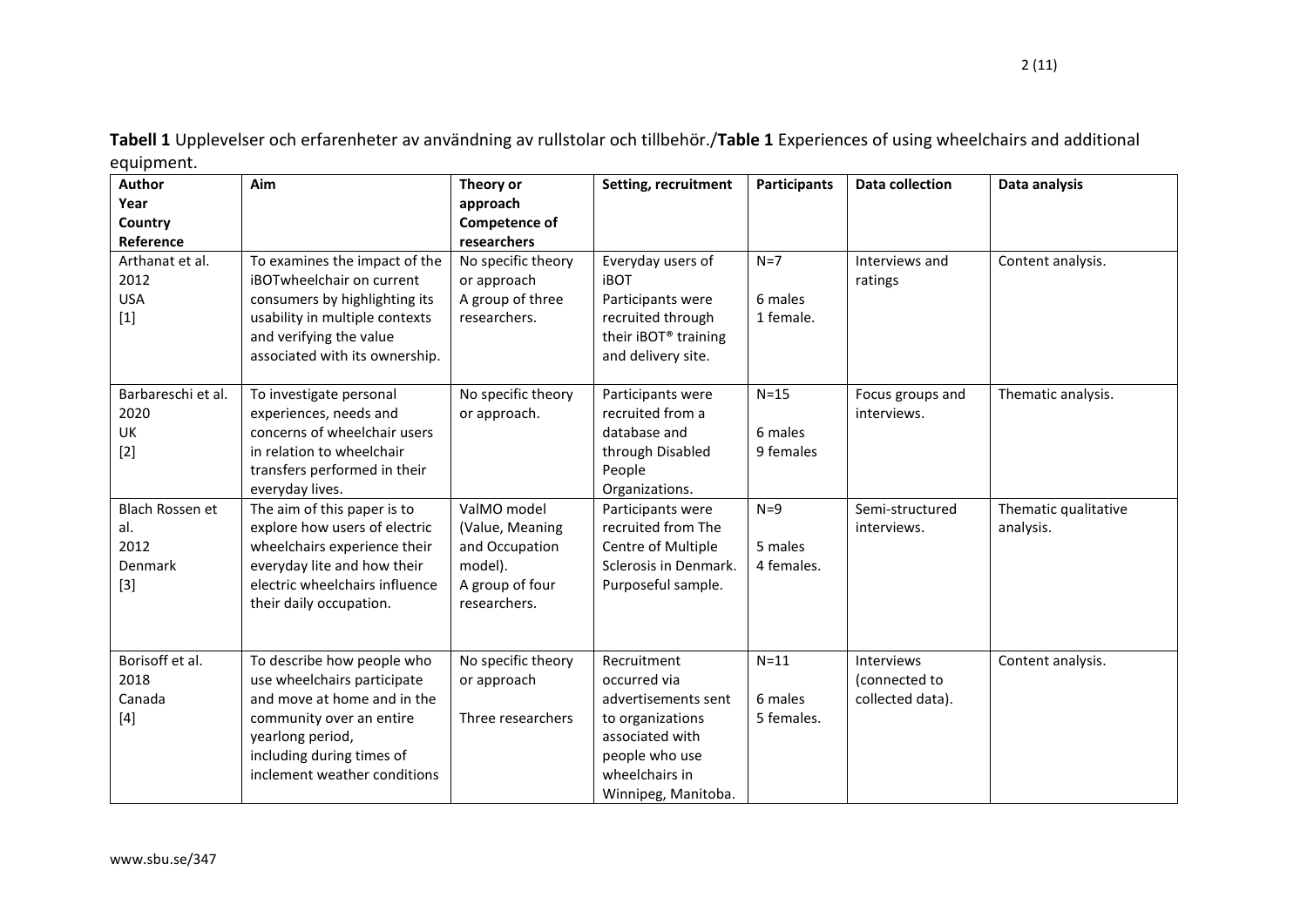| Author          | Aim                           | Theory or                  | Setting, recruitment  | <b>Participants</b> | <b>Data collection</b> | Data analysis              |
|-----------------|-------------------------------|----------------------------|-----------------------|---------------------|------------------------|----------------------------|
| Year<br>Country |                               | approach<br>Competence of  |                       |                     |                        |                            |
| Reference       |                               | researchers                |                       |                     |                        |                            |
| Bowers et al.   | The current study aims to     | Theory of Planned          | Convenience sample    | 15                  | Interviews (face-to    | Theory-led latent thematic |
| 2020            | explore the psychological     | Behavior and               | of participants was   | participants        | face, telephone,       | analysis                   |
| UK              | factors explaining in the     | <b>Health Relief Model</b> | obtained for the      |                     | video)                 |                            |
| $[5]$           | availability of powered       |                            | study                 | 7 males             |                        |                            |
|                 | wheelchairs and associated    |                            | Participants were     | 8 females           |                        |                            |
|                 | features.                     |                            | recruited through     |                     |                        |                            |
|                 | How can psychological         |                            | charitable            |                     |                        |                            |
|                 | features, concepts, or        |                            | organizations,        |                     |                        |                            |
|                 | processes derived from        |                            | support groups, and   |                     |                        |                            |
|                 | theoretical approaches such   |                            | from advertising at a |                     |                        |                            |
|                 | as the TAM, TPB, and the      |                            | campus                |                     |                        |                            |
|                 | HBM be used to understand     |                            |                       |                     |                        |                            |
|                 | powered wheelchair users'     |                            |                       |                     |                        |                            |
|                 | perceptions and the use of    |                            |                       |                     |                        |                            |
|                 | their assistive technological |                            |                       |                     |                        |                            |
|                 | features?                     |                            |                       |                     |                        |                            |
|                 |                               |                            |                       |                     |                        |                            |
|                 |                               |                            |                       |                     |                        |                            |
|                 |                               |                            |                       |                     |                        |                            |
|                 |                               |                            |                       |                     |                        |                            |
| Fomiatti et al. | To explore the individual     | A constructivist           | Participants were     | <b>No</b>           | Semi structured        | Thematic analysis.         |
| 2014            | experience of being a scooter | approach                   | recruited through     | declaration.        | interviews.            |                            |
| Australia       | user and the ways in which    | A group of four            | contacting local      |                     |                        |                            |
| [6]             | scooters impact the           | researchers.               | retirement and        |                     |                        |                            |
|                 | individual's community and    |                            | lifestyle villages.   |                     |                        |                            |
|                 | social engagement, daily      |                            |                       |                     |                        |                            |
|                 | activities and enhances       |                            |                       |                     |                        |                            |
|                 | mobility.                     |                            |                       |                     |                        |                            |
|                 |                               |                            |                       |                     |                        |                            |
|                 |                               |                            |                       |                     |                        |                            |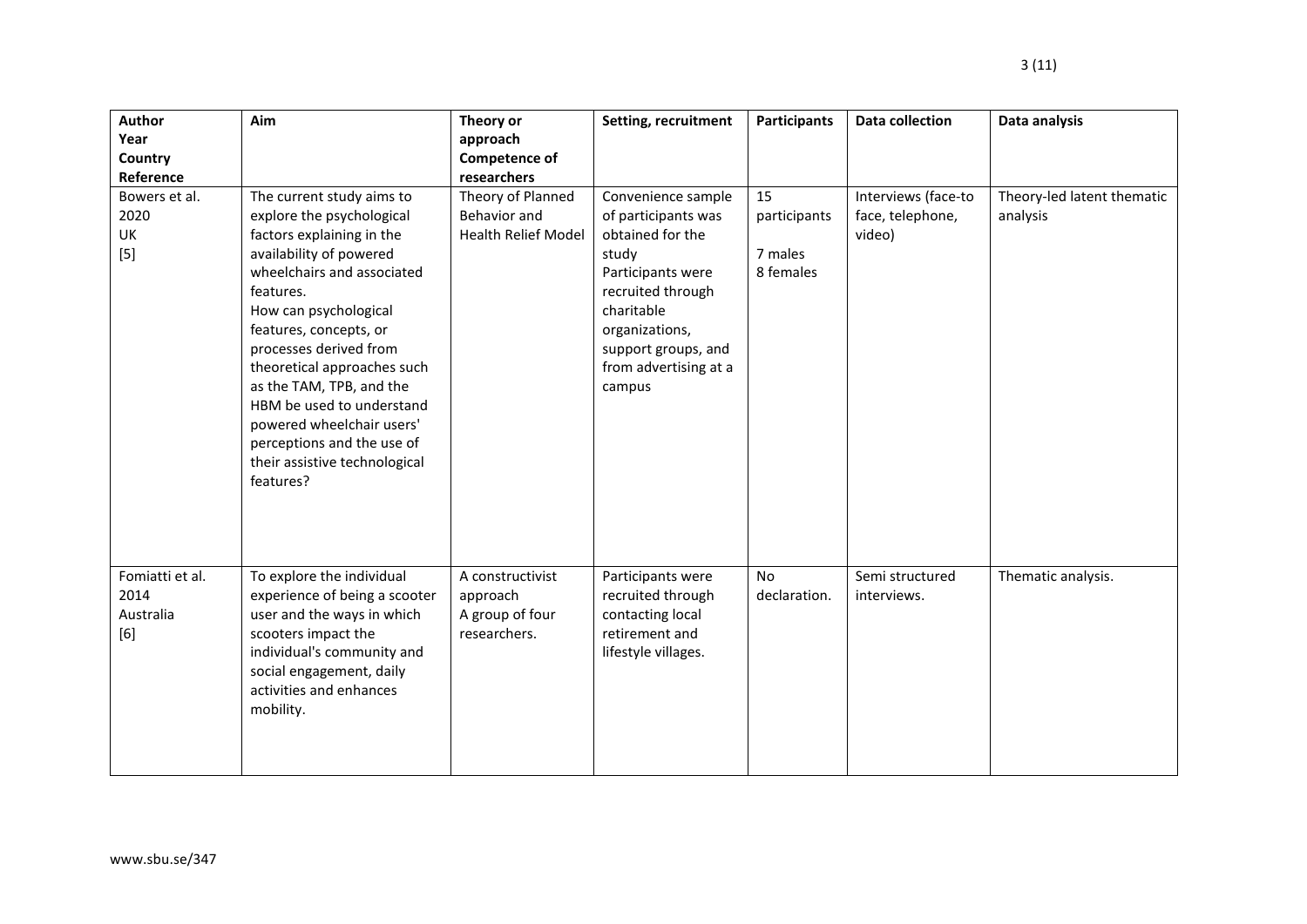| <b>Author</b><br>Year<br>Country<br>Reference | Aim                                                                                                                                                                            | Theory or<br>approach<br>Competence of<br>researchers                  | Setting, recruitment                                                                                                                                                                                                                                                                                | <b>Participants</b>                          | <b>Data collection</b>         | Data analysis                                   |
|-----------------------------------------------|--------------------------------------------------------------------------------------------------------------------------------------------------------------------------------|------------------------------------------------------------------------|-----------------------------------------------------------------------------------------------------------------------------------------------------------------------------------------------------------------------------------------------------------------------------------------------------|----------------------------------------------|--------------------------------|-------------------------------------------------|
| Frank et al<br>2012<br>UK<br>$[7]$            | To explore the experience of<br>pain and discomfort in users<br>of electric-powered<br>indoor/outdoor wheelchairs<br>(EPIOCs) provided by a<br>National Health Service.        | No specific theory<br>or approach.<br>A group och four<br>researchers. | The Specialist<br>Wheelchair Service at<br>Stanmore<br>Through the<br><b>Stanmore Specialist</b><br><b>Wheelchair Service</b><br>departmental<br>database.                                                                                                                                          | $N = 64.$                                    | In-depth<br>interviews.        | Thematic analysis.                              |
| Geisbreicht et al.<br>2011<br>Canada<br>[8]   | To explore the experience of<br>using a PPW for community-<br>based occupations of meaning<br>among individuals who use<br>both a manual wheelchair and<br>a power wheelchair. | No specific theory<br>or approach.<br>Four researchers.                | Through an<br>organization                                                                                                                                                                                                                                                                          | $N=8$<br>6 males<br>2 female.<br>Dual-users. | Two focusgroups.               | Qualitative descriptive<br>method.              |
| Gudgeon et al.<br>2015<br>UK<br>$[9]$         | The study aimed to explore<br>the lived experiences of<br>children and young people<br>who use an Electric Powered<br>Indoor/Outdoor wheelchair<br>(EPIOC).                    | Interpretative<br>Phenomenological<br>Analysis.                        | The participants<br>were recruited by<br>two Children's<br>Occupational<br>Therapy teams and<br>Wheelchair Service.<br>The teams identified<br>eligible participants,<br>discussed the study<br>with them and their<br>parents and gave out<br>information sheets<br>containing a<br>response form. | $N=9$ .                                      | Semi-structured<br>interviews. | Interpretative<br>phenomenological<br>analysis. |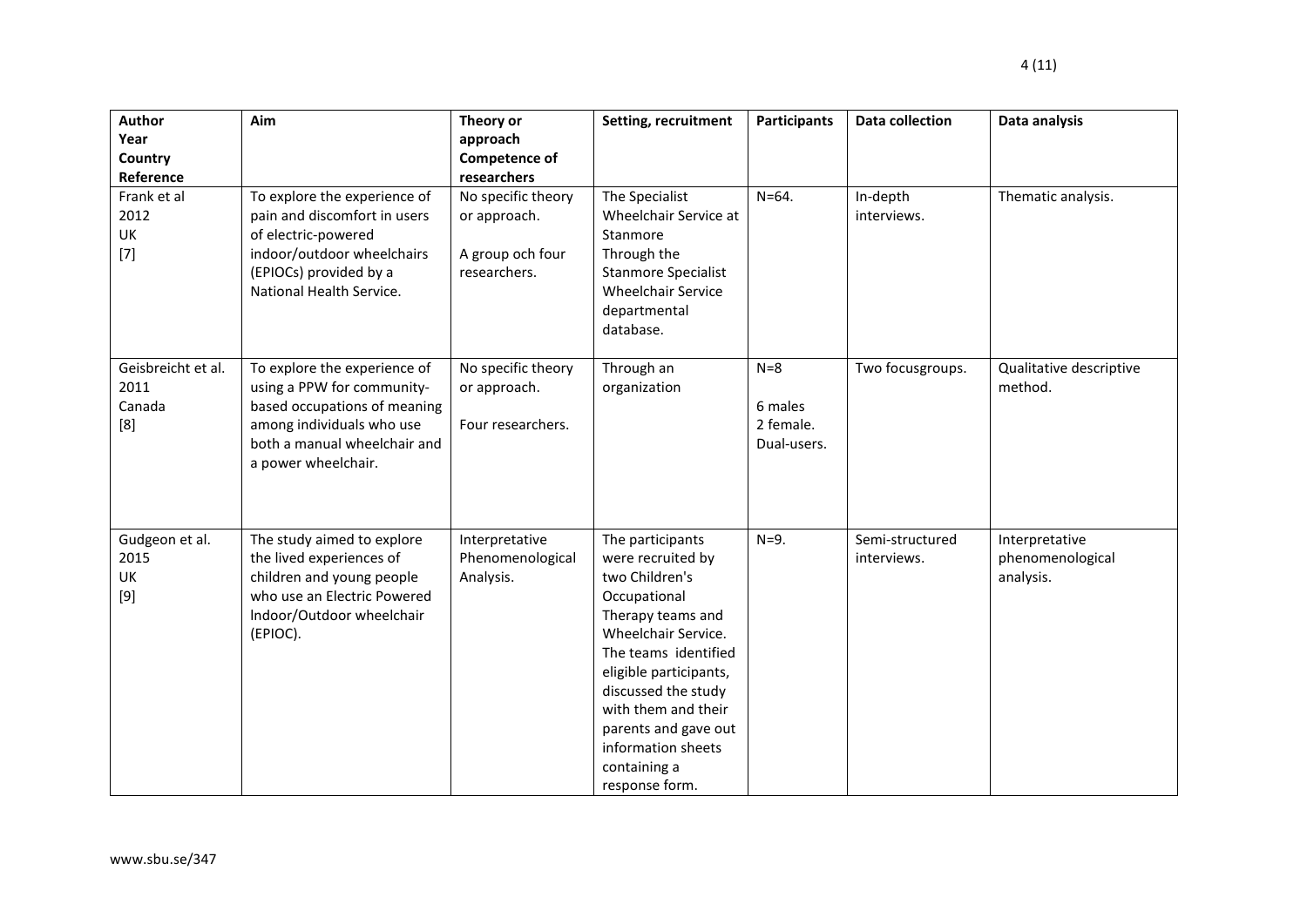| <b>Author</b><br>Year<br>Country<br>Reference | Aim                                                                                                                                                                                                                | Theory or<br>approach<br><b>Competence of</b><br>researchers       | Setting, recruitment                                                                  | <b>Participants</b>               | <b>Data collection</b>         | Data analysis                                                                                                                                                      |
|-----------------------------------------------|--------------------------------------------------------------------------------------------------------------------------------------------------------------------------------------------------------------------|--------------------------------------------------------------------|---------------------------------------------------------------------------------------|-----------------------------------|--------------------------------|--------------------------------------------------------------------------------------------------------------------------------------------------------------------|
| Hughes et al.<br>2019<br>UK<br>$[10]$         | This study aimed to explore<br>the lived experience of people<br>with chronic pain and<br>paraplegia to identify issues<br>which influence their QoL.                                                              | Interpretive<br>phenomenology.<br>Three researchers.               | Advertisements<br>placed on online<br>forums and<br>distributed via an<br>email list. | $N=6$<br>1 male<br>5 females.     | Photographs and<br>interviews. | Interpretive<br>phenomenological<br>analysis.                                                                                                                      |
| Krantz et al.<br>2017<br>Sweden<br>$[11]$     | To describe the everyday life<br>experience of being an<br>experienced active wheelchair<br>user in Sweden.                                                                                                        | No specific theory<br>or approach.                                 | Through disability<br>organizations,<br>snowball sampling.                            | $N = 11$<br>8 males<br>3 females  | Semi-structured<br>interviews. | Thematic qualitative<br>content analysis.                                                                                                                          |
| Mandy et al.<br>2011<br>UK<br>$[12]$          | To explore users' experiences<br>of the Neater-Uniwheelchair<br>in the home environment                                                                                                                            | No specific theory<br>A group of three<br>researchers.             | At home<br>Participants from<br>another study,<br>volunteer<br>sample.                | $N = 13$<br>9 males<br>6 females. | Records and diaries            | Framework analysis, with<br>a five step process:<br>familiarization, identifying<br>a thematic framework,<br>indexing, charting,<br>mapping and<br>interpretation. |
| Mattie et al.<br>2020<br>Canada<br>$[13]$     | This study aimed to examine<br>the lived experience of users<br>of wheelchairs with user-<br>initiated seating adjustability<br>and investigate the impact of<br>this functionality in their day-<br>to-day lives. | A phenomeno-<br>graphic approach<br>A group of five<br>researchers | Unclear                                                                               | $N=8$<br>5 males<br>4 females     | Semi-structured<br>interviews  | Thematic analysis                                                                                                                                                  |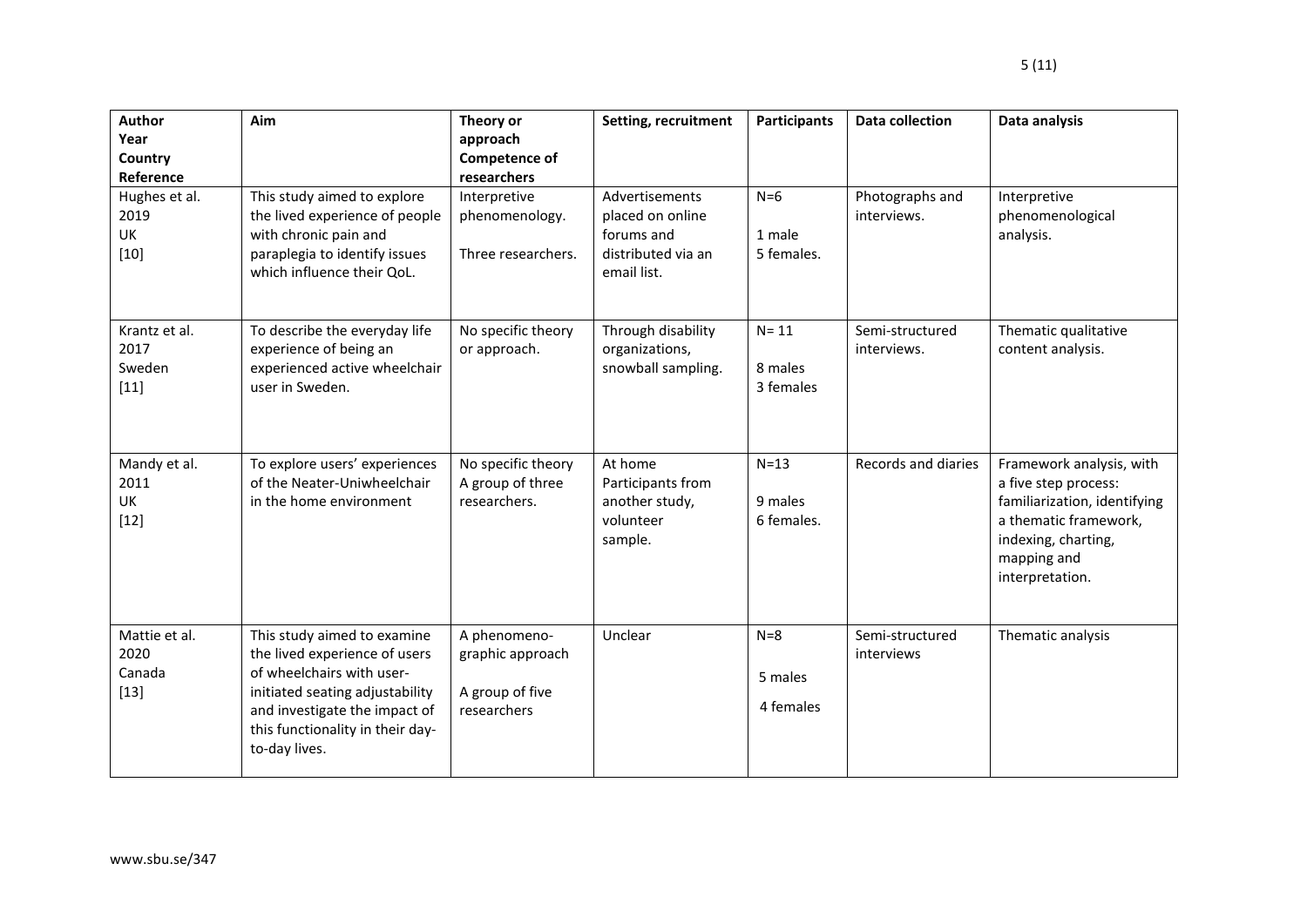| Author<br>Year<br>Country<br>Reference<br>Mattie et al.<br>2020<br>Canada<br>$[14]$ | Aim<br>The study aimed to evaluate<br>manual wheelchair users'<br>ability to use the Nino <sup>®</sup> to<br>complete a variety of<br>wheelchair skills, and also<br>investigated task demand,<br>user confidence, and user<br>per-ceptions. | Theory or<br>approach<br>Competence of<br>researchers<br>No specific theory<br>or approach.<br>A group of seven<br>researchers. | Setting, recruitment<br>Volunteer<br>participants were<br>recruited through<br>posters at multiple<br>rehabilitation<br>facilities, from a<br>database of contacts<br>from previous<br>studies, and through<br>word of mouth. | Participants<br>$N=12$<br>6 males<br>6 females.                                  | <b>Data collection</b><br>Semi-structured<br>interviews. | Data analysis<br>Directed content analysis<br>informed by the UTAUT<br>(User acceptance of<br>information technology).                                                                                |
|-------------------------------------------------------------------------------------|----------------------------------------------------------------------------------------------------------------------------------------------------------------------------------------------------------------------------------------------|---------------------------------------------------------------------------------------------------------------------------------|-------------------------------------------------------------------------------------------------------------------------------------------------------------------------------------------------------------------------------|----------------------------------------------------------------------------------|----------------------------------------------------------|-------------------------------------------------------------------------------------------------------------------------------------------------------------------------------------------------------|
| Pettersson et al.<br>2014<br>Sweden<br>$[15]$                                       | To describe how men and<br>women experience their use<br>of PWs and PSs in everyday<br>occupations, in the home and<br>in society at large.                                                                                                  | No specific theory<br>or approach.<br>Five researchers.                                                                         | A rehabilitation clinic<br>in the south of<br>Sweden.<br>Purposefully<br>selected.                                                                                                                                            | $N=16$<br>People with<br>different<br>neurological<br>disorders<br>participated. | Four focusgroups.                                        | Data analysis was<br>performed interactively<br>two authors. The<br>preliminary findings were<br>validated several times by<br>the other co-authors. All<br>the co-authors agreed on<br>the findings. |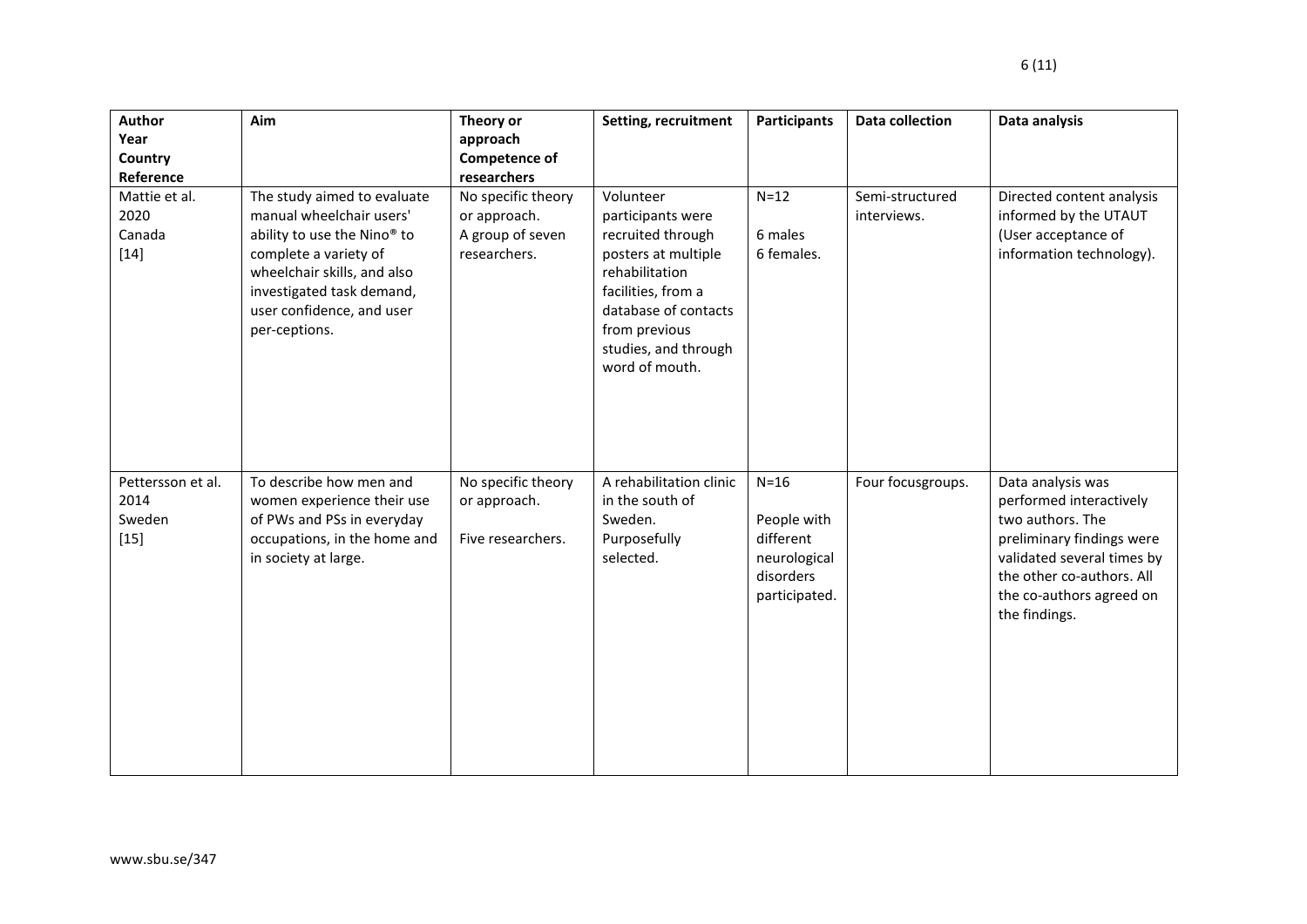| Author<br>Year<br>Country<br>Reference<br>Rice et al.<br>2018 | Aim<br>To examine the circumstances<br>surrounding the worst fall                                                                                                                                                     | Theory or<br>approach<br><b>Competence of</b><br>researchers<br>No specific theory<br>or approach. | Setting, recruitment<br>Participants were<br>recruited from a                                                                                                                                                                                                                                           | Participants<br>$N=9$                                                                                                   | <b>Data collection</b><br>A questionnaire<br>and semi | Data analysis<br>A thematic analysis.<br>Two authors, read and re-                                                                                                                                    |
|---------------------------------------------------------------|-----------------------------------------------------------------------------------------------------------------------------------------------------------------------------------------------------------------------|----------------------------------------------------------------------------------------------------|---------------------------------------------------------------------------------------------------------------------------------------------------------------------------------------------------------------------------------------------------------------------------------------------------------|-------------------------------------------------------------------------------------------------------------------------|-------------------------------------------------------|-------------------------------------------------------------------------------------------------------------------------------------------------------------------------------------------------------|
| <b>USA</b><br>$[16]$                                          | experienced in the past year,<br>injuries sustained and<br>recovery techniques used.                                                                                                                                  | A team of five<br>researchers.                                                                     | community through<br>posting of flyers at a<br>physical therapy<br>clinic, an assisted<br>living facility and<br>through word of<br>mouth.                                                                                                                                                              | Fulltime<br>power<br>wheelchair<br>users living<br>with a<br>variety of<br>impairments<br>participated<br>in the study. | structured<br>interviews.                             | read all the interviews.<br>They then individually<br>coded the responses to<br>explore common themes.<br>After initial coding, they<br>met to compare and<br>discuss the key themes<br>and patterns. |
| Rice et al.<br>2021<br><b>USA</b><br>4527                     | To examine the influence of<br>use of the anterior tilt-in-<br>space power seat function on<br>performance of functional<br>activities, physical health, and<br>user satisfaction on among<br>power wheelchair users. | No specific theory<br>or approach.                                                                 | A convenience<br>sample of<br>participants were<br>recruited through the<br><b>Disability Resources</b><br>and Educational<br>Services research<br>registry, posting of<br>flyers in areas<br>frequented by full-<br>time wheelchair<br>users and face-to-<br>face interactions with<br>research staff. | 10<br>participants<br>3 males<br>7 females                                                                              | Semi structured<br>interview                          | A thematic analysis was<br>performed to analyze the<br>interview data                                                                                                                                 |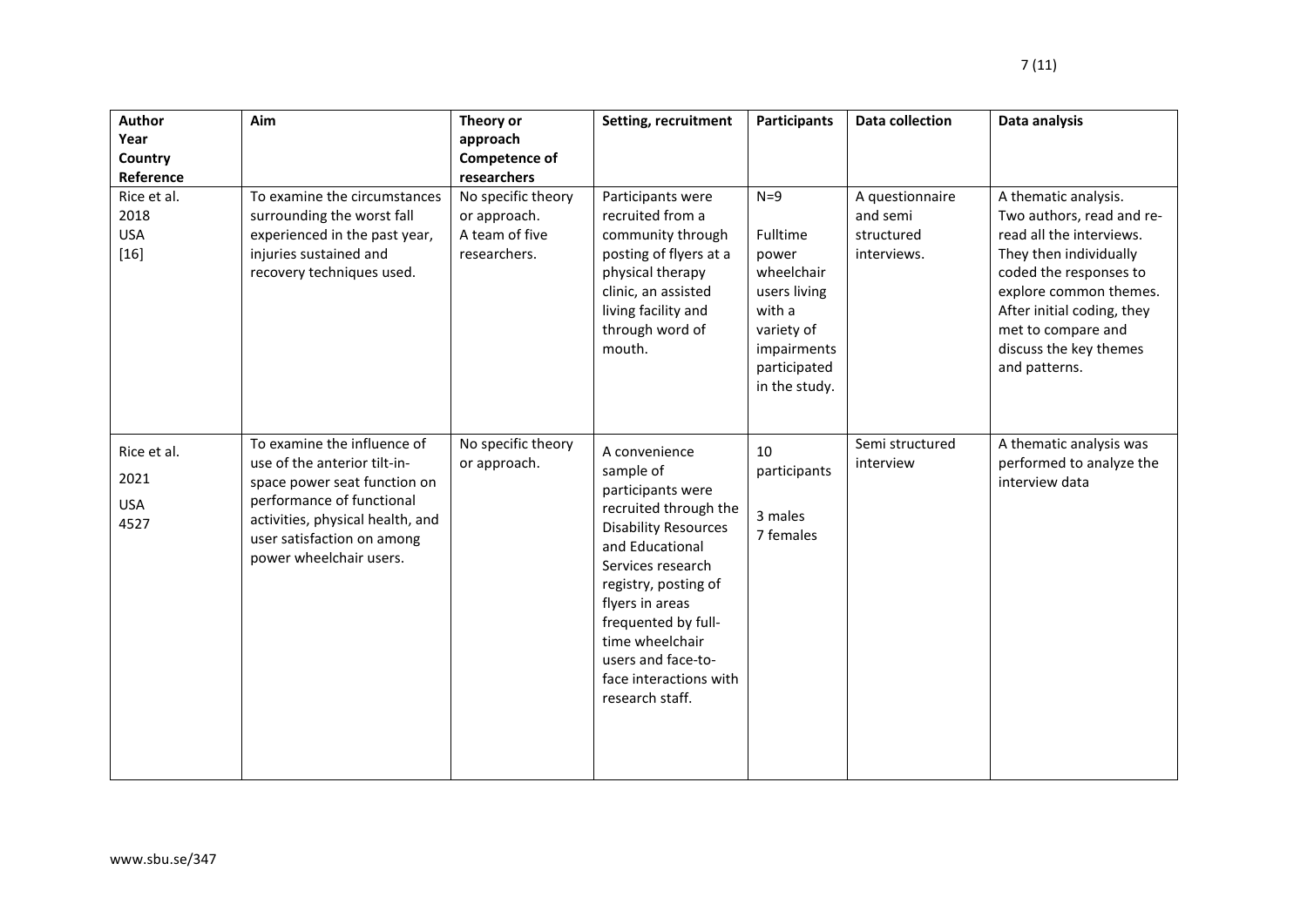| <b>Author</b>                               | Aim                                                                                                                                                                                     | Theory or                                                                                                                                                                                                               | Setting, recruitment                                                                                                                                                                                                                        | <b>Participants</b>                                 | <b>Data collection</b>                                                                                                                                                                                                                                                  | Data analysis                                                                                                                                                                                                                                  |
|---------------------------------------------|-----------------------------------------------------------------------------------------------------------------------------------------------------------------------------------------|-------------------------------------------------------------------------------------------------------------------------------------------------------------------------------------------------------------------------|---------------------------------------------------------------------------------------------------------------------------------------------------------------------------------------------------------------------------------------------|-----------------------------------------------------|-------------------------------------------------------------------------------------------------------------------------------------------------------------------------------------------------------------------------------------------------------------------------|------------------------------------------------------------------------------------------------------------------------------------------------------------------------------------------------------------------------------------------------|
| Year                                        |                                                                                                                                                                                         | approach                                                                                                                                                                                                                |                                                                                                                                                                                                                                             |                                                     |                                                                                                                                                                                                                                                                         |                                                                                                                                                                                                                                                |
| Country                                     |                                                                                                                                                                                         | <b>Competence of</b>                                                                                                                                                                                                    |                                                                                                                                                                                                                                             |                                                     |                                                                                                                                                                                                                                                                         |                                                                                                                                                                                                                                                |
| Reference                                   |                                                                                                                                                                                         | researchers                                                                                                                                                                                                             |                                                                                                                                                                                                                                             |                                                     |                                                                                                                                                                                                                                                                         |                                                                                                                                                                                                                                                |
| Rushton et al.<br>2016<br>Canada<br>$[17]$  | To explore:<br>a) how residents experi-enced<br>an IPW that used three<br>different modes of control<br>and.<br>b) what perceived effect the<br>IPW would have on their daily<br>lives. | No specific theory<br>or approach.<br>A team of six<br>researchers. Three<br>occupational<br>therapists, one<br>epidemiologist/<br>occupational<br>therapist, one<br>social scientist and<br>one computer<br>scientist. | 3 long-term care<br>(LTC) facilities                                                                                                                                                                                                        | $N=10$<br>A volunteer<br>sample of<br>participants. | Two in-depth, semi-<br>structured<br>qualitative<br>interviews.                                                                                                                                                                                                         | A thematic analysis<br>approach was used<br>Preliminary data analyses<br>were conducted by both<br>interviewers throughout<br>the data collection<br>process, Trustworthiness<br>strategies were<br>incorporated into our<br>study procedures. |
| Titus et al.<br>2018<br><b>UK</b><br>$[18]$ | To examine how power tilt<br>was used in daily life from the<br>perspectives of adults who<br>used power tilt and therapists<br>who prescribed this<br>technology                       | Grounded theory<br>approach<br>Two researchers.                                                                                                                                                                         | The participants<br>were chosen based<br>on their in-depth<br>experiences with<br>power tilt, from two<br>different but related<br>perspectives: people<br>who use wheelchairs<br>and therapists who<br>prescribe power tilt<br>wheelchairs | N 11<br>5 users<br>6 therapists                     | 10 interviews (five<br>participants, two<br>interviews each),<br>and 5 time-tilt<br>journals from<br>participants who<br>used power tilt and<br>(2), 12 interviews<br>(six participants,<br>two interviews<br>each) from<br>therapists who<br>prescribed power<br>tilt. | Comparative analysis was<br>the primary analytic<br>method used.                                                                                                                                                                               |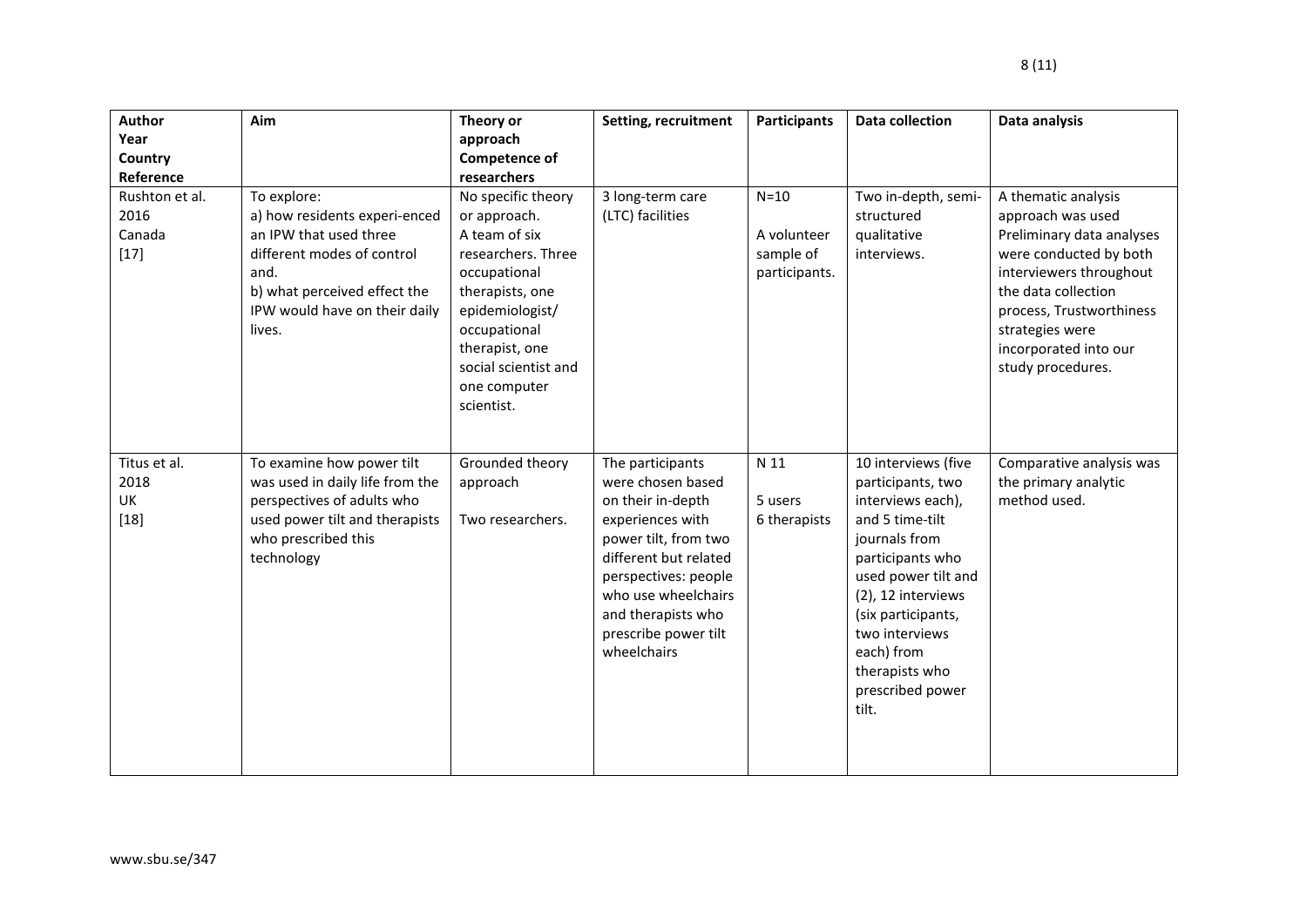| Author       | <b>Aim</b>                     | Theory or            | Setting, recruitment | Participants | Data collection      | Data analysis            |
|--------------|--------------------------------|----------------------|----------------------|--------------|----------------------|--------------------------|
| Year         |                                | approach             |                      |              |                      |                          |
| Country      |                                | <b>Competence of</b> |                      |              |                      |                          |
| Reference    |                                | <b>researchers</b>   |                      |              |                      |                          |
| Titus et al. | To explore the complexities of | Grounded theory      | Participants were    | $N = 11$     | Interviews and tilt- | The constant comparative |
| 2019         | how power tilt use is          | approach             | recruited through    |              | tracing journals     | approach                 |
| UK           | integrated within the context  |                      | local occupational   | 5 users      |                      |                          |
| $[19]$       | of daily life                  |                      | therapy and          | 6 therapists |                      |                          |
|              |                                |                      | physiotherapy        |              |                      |                          |
|              |                                |                      | service providers.   |              |                      |                          |
|              |                                |                      | Two groups: adults   |              |                      |                          |
|              |                                |                      | who used power tilt  |              |                      |                          |
|              |                                |                      | wheelchairs and,     |              |                      |                          |
|              |                                |                      | therapists who       |              |                      |                          |
|              |                                |                      | prescribed this      |              |                      |                          |
|              |                                |                      | technology.          |              |                      |                          |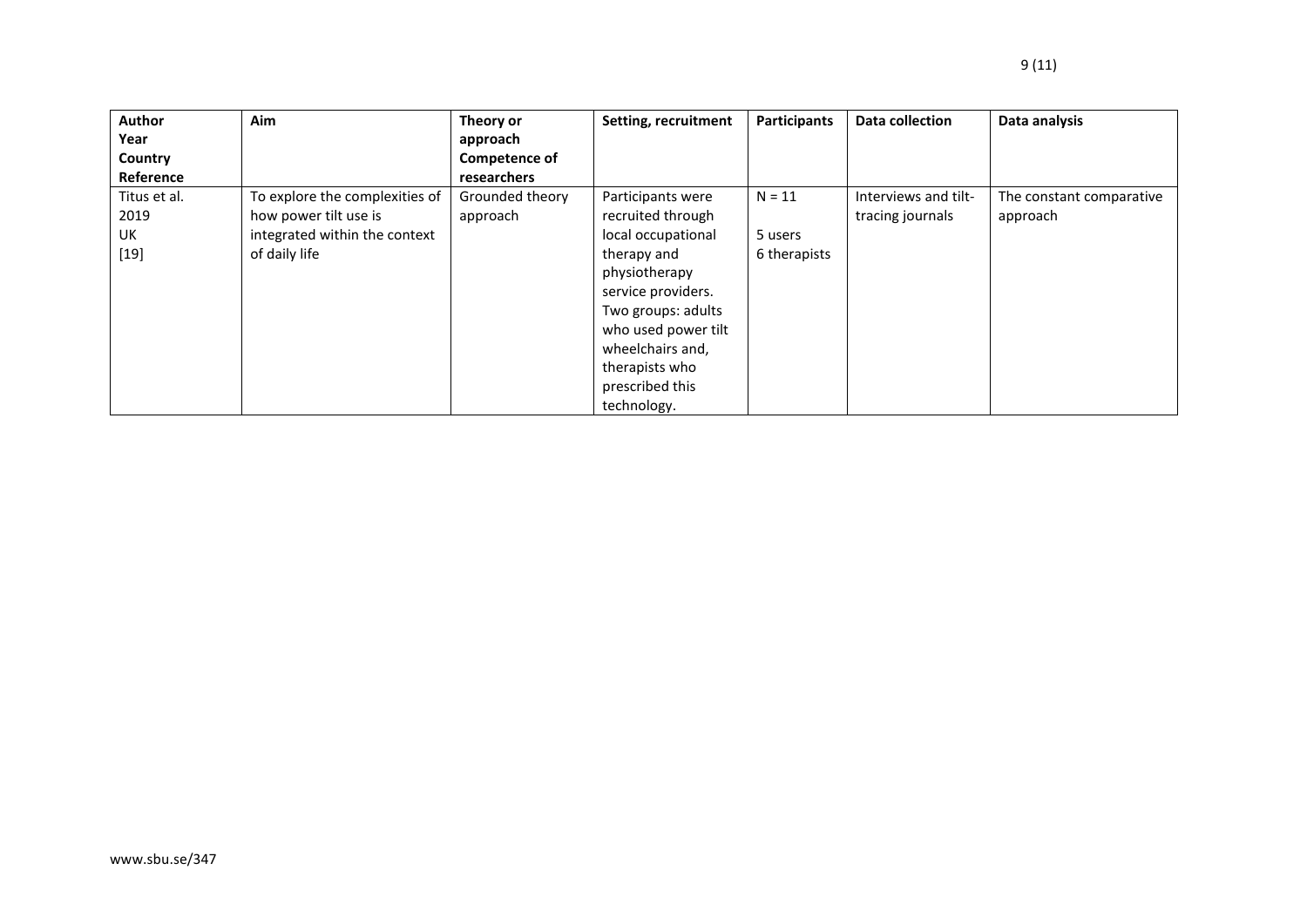## References

- 1. Arthanat S, Desmarais JM, Eikelberg P. Consumer perspectives on the usability and value of the iBOT( R) wheelchair: findings from a case series. Disability & Rehabilitation Assistive Technology. 2012;7(2):153-67. Available from: [https://doi.org/https://dx.doi.org/10.3109/17483107.2011.589487.](https://doi.org/https:/dx.doi.org/10.3109/17483107.2011.589487)
- 2. Barbareschi G, Holloway C. Understanding independent wheelchair transfers. Perspectives from stakeholders. Disability & Rehabilitation: Assistive Technology. 2020;15(5):545-52. Available from: [https://doi.org/10.1080/17483107.2019.1594407.](https://doi.org/10.1080/17483107.2019.1594407)
- 3. Blach Rossen C, Sorensen B, Wurtz Jochumsen B, Wind G. Everyday life for users of electric wheelchairs - a qualitative interview study. Disability & Rehabilitation Assistive Technology. 2012;7(5):399-407. Available from: [https://doi.org/https://dx.doi.org/10.3109/17483107.2012.665976.](https://doi.org/https:/dx.doi.org/10.3109/17483107.2012.665976)
- 4. Borisoff JF, Ripat J, Chan F. Seasonal Patterns of Community Participation and Mobility of Wheelchair Users Over an Entire Year. Arch Phys Med Rehabil. 2018;99(8):1553-60. Available from: [https://doi.org/10.1016/j.apmr.2018.02.011.](https://doi.org/10.1016/j.apmr.2018.02.011)
- 5. Bowers D, Morgan K, Abbott LR, Fishleigh L, Cousins AL, Taylor R. User perceptions of powered wheelchair features. Technology, Mind, and Behavior. 2020;1(2). Available from: [https://doi.org/10.1037/tmb0000011.](https://doi.org/10.1037/tmb0000011)
- 6. Fomiatti R, Moir L, Richmond J, Millsteed J. The experience of being a motorised mobility scooter user. Disability & Rehabilitation Assistive Technology. 2014;9(3):183-7. Available from: [https://doi.org/https://dx.doi.org/10.3109/17483107.2013.814171.](https://doi.org/https:/dx.doi.org/10.3109/17483107.2013.814171)
- 7. Frank AO, De Souza LH, Frank JL, Neophytou C. The pain experiences of powered wheelchair users. Disabil Rehabil. 2012;34(9):770-8. Available from: [https://doi.org/https://dx.doi.org/10.3109/09638288.2011.619620.](https://doi.org/https:/dx.doi.org/10.3109/09638288.2011.619620)
- 8. Giesbrecht EM, Ripat JD, Cooper JE, Quanbury AO. Experiences with using a pushrim-activated powerassisted wheelchair for community-based occupations: a qualitative exploration. Canadian Journal of Occupational Therapy - Revue Canadienne d Ergotherapie. 2011;78(2):127-36.
- 9. Gudgeon S, Kirk S. Living with a powered wheelchair: exploring children's and young people's experiences. Disability & Rehabilitation Assistive Technology. 2015;10(2):118-25. Available from: [https://doi.org/https://dx.doi.org/10.3109/17483107.2013.870609.](https://doi.org/https:/dx.doi.org/10.3109/17483107.2013.870609)
- 10. Hughes M, Burton AE, Dempsey RC. 'I am free in my wheelchair but pain does have a say in it though': The meaning and experience of quality of life when living with paraplegia and chronic pain. J Health Psychol. 2019;24(10):1356-67. Available from: [https://doi.org/https://dx.doi.org/10.1177/1359105317750254.](https://doi.org/https:/dx.doi.org/10.1177/1359105317750254)
- 11. Krantz O, Egard H. Use of active wheelchairs in everyday life: experiences among experienced users of active ultra lightweight rigid frame wheelchairs. Disability & Rehabilitation Assistive Technology. 2017;12(1):65-72.
- 12. Mandy A, Stew G, Michaelis J, Scott W, White E. User evaluation of the Neater Uniwheelchair in the home environment: an exploratory pilot study...including commentary by Scott W and White E. International Journal of Therapy & Rehabilitation. 2011;18(4):231-7. Available from: [https://doi.org/10.12968/ijtr.2011.18.4.231.](https://doi.org/10.12968/ijtr.2011.18.4.231)
- 13. Mattie J, Aitken-Mundhenk L, Bicknell L, Mortenson WB, Borisoff J. Exploring the lived experience of people using ultralight wheelchairs with on-the-fly adjustable seating function. Disability & Rehabilitation Assistive Technology. 2020;15(8):878-84. Available from: [https://doi.org/https://dx.doi.org/10.1080/17483107.2019.1626920.](https://doi.org/https:/dx.doi.org/10.1080/17483107.2019.1626920)
- 14. Mattie J, Tavares J, Matheson B, Smith E, Denison I, Miller WC, et al. Evaluation of the Nino R Two-Wheeled Power Mobility Device: A Pilot Study. IEEE Trans Neural Syst Rehabil Eng. 2020;28(11):2497- 506. Available from: [https://doi.org/https://dx.doi.org/10.1109/TNSRE.2020.3028327.](https://doi.org/https:/dx.doi.org/10.1109/TNSRE.2020.3028327)